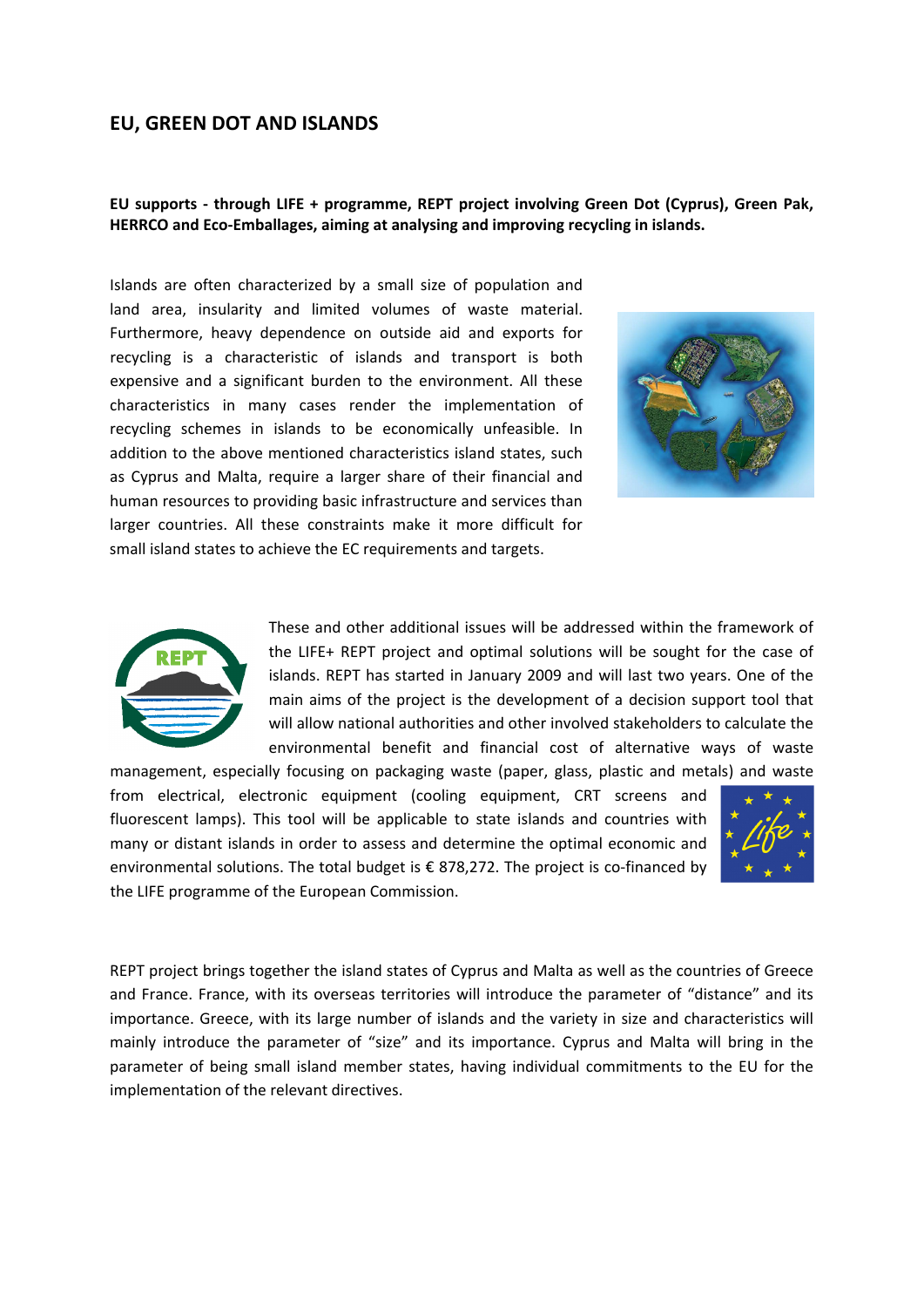# *Current Status (October 2009)*



The present conditions in each participating country for each waste stream (paper, glass, plastic, metals, cooling equipment, CRT screens and fluorescent lamps) have been recorded. Of particular interest are the different practices and available data for each country and island studied. France, being the most

advanced partner in the field of recycling, has significant experience in the implementation of the directives; however it faces major constraints in terms of waste management in islands. Greece faces some of the most serious challenges due to the presence of islands of different size and characteristics. Due to the recent formation of recycling schemes most data for Cyprus and Malta are based on estimations.



Currently the relevant EU and local statutes are being reviewed. A comparison will be made between the current recovery and recycling practices and policies in each participating country and the requirements of the EC Directives. A technical and financial analysis of the present recycling practices and technologies used in each of the four countries for the waste streams under study is about to start soon.

# *REPT partners*

• Coordinating beneficiary:

• Associated beneficiaries:









Ministry of Interior of Cyprus